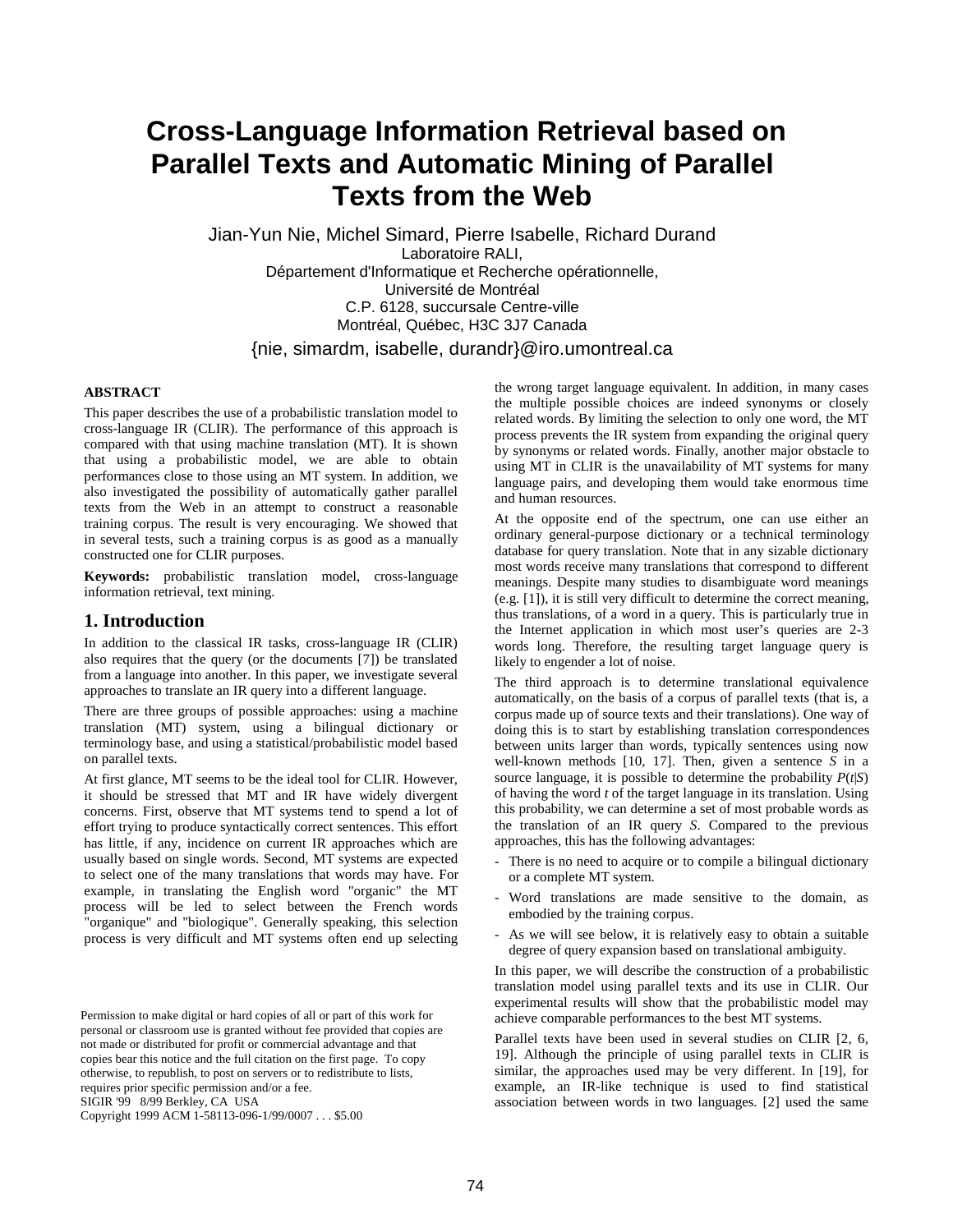training parallel corpus as [19]*.* However, he first tries to construct a thesaurus from parallel texts using co-occurrence information. A word in an original query is translated by the corresponding words in the target language stored in the thesaurus, together with the co-occurrence information. In [6], a source language query is first used to retrieve documents in a parallel corpus, then a new query is derived from the corresponding documents in the target language. In our case, the approach is based on one of the theoretical models for machine translation described in [3]. The core of the model is the probability  $p(t|s)$ , the probability of having a word  $t$  in the translation of a sentence containing a word *s*. The construction of the model follows a more strict method than the approaches mentioned above.

The critics one often raises with regard to the use of parallel texts concerns the availability of reliable parallel text corpora. It is true that there are only a few parallel text corpora available. However, we note that it is easier to build a parallel corpus than to build an MT system. In fact, there are many parallel texts in translation services that may be exploited for this end. In addition, the Internet is also a source of parallel texts, as many sites provide documents in two or more different languages. To prove the feasibility of using Web documents as training data, we implemented a simple automatic mechanism to gather parallel texts from the Web. This provides us with a huge amount of parallel texts for English-French. Our tests using a model trained on the first 5000 documents showed that such a parallel corpus may be as good as a manually constructed corpus in several cases. This shows that the availability of parallel texts for CLIR is not an unsolvable problem, at least for French and English.

# **2. Building a Probabilistic Translation Model**

The history of MT showed clearly that building a full-fledged machine translation system to replace human translators is, if not impossible, extremely difficult. An alternative that emerged (particularly in recent years) is to construct automatic tools to help human translators in their translation task [9]. One research direction aims to take advantage of previous translation examples in order to predict possible translations for a new sentence. Most work in this direction uses a parallel text corpus to build a probabilistic translation model.

By a probabilistic translation model, we mean a mechanism which associates to each source language sentence (or query) *S* a probability distribution  $p(T|S)$  on the set of sentences  $T$  of the target language. Given such a model, we are able to determine the most probable translations *T*s of *S* to suggest to the user. A precise description of a family of such models can be found in [3]. Roughly speaking, the principle of model training is as follows: given a set of parallel texts in the source and the target languages, if two elements often co-occur in the parallel texts, then they have a high chance to be the translation of one another. In most of the models in [3], linguistic constraints of the two languages (such as word-order constraints) are taken into account. This is necessary to produce a correct translation of the source sentence. Our requirements are much less; we only need a set of translation words to feed an IR system. This set of words is the best translation candidates of the words in the source query *S*. So the goal of the probabilistic model in this study is to provide the probability  $p(t|S)$  – the probability of having the word *t* of the target language in the translation of the source sentence *S*. As our goal is not to provide a correct translation, we do not consider the

constraints of the two languages. This model corresponds roughly to "model 1" of [3]*.*

Let us give a simple description of the training of this model. Given a single alignment  $a_k$  between a source sentence  $S$  and its translation *T*, both sentences are considered as sets (because positions are not considered) of words:  $S = s_1, s_2, ..., s_l$  and  $T = t_l$ ,  $t_2, \ldots, t_m$ . From this alignment, each word  $s_i$  in *S* is considered related to each word  $t_i$  in  $T$ . In addition, for a word in the source sentence, all the words in the target sentence *T* are assumed to be equiprobable translations. So, we have

$$
p(t_j|s_i, a_k) = C_T / l
$$

where  $C_T$  is a parameter set to account for the length of the target sentence.

Now, given a set of parallel sentence alignments *A*, the probability  $p(t_i|S_i, A)$  is determined by the sum of all  $p(t_i|S_i, a_k)$ :

$$
p(t_j|s_i, A) = C_A \sum_k p(t_j|s_i, a_k)
$$

where  $C_A$  is a normalization factor over all the alignments  $A$ . Finally, the probability  $p(t_i | s_i)$  is determined from  $p(t_i | s_i, A)$  using the Expectation Maximization algorithm, as described in [3].

Given a source query *S*, the probability of having  $t_i$  in its translation should be determined by the mutual contribution of the words in *S*, that is:

$$
p(t_j|S) = C_S \sum_i p(t_j|s_i)
$$

where  $C_S$  is another normalization parameter related to  $S$ 's length. More specifically, our construction of the model from a corpus of parallel texts follows the following steps:

- Texts in the parallel corpus are submitted to a word transformation process. The purpose of this process is to transform each word into its citation form (e.g. singular form for nouns, singular-masculine form for adjectives, and infinitive for verbs in French). This process is based on a statistical tagging [8].
- Texts in the corpus are then aligned into parallel sentences. This alignment may be 1-1, 1-n or n-1. The alignment algorithm used is a variant of the system described in [17].
- The probability  $p(t|s)$  is estimated from the sentence alignment as described above.

Obviously, a translation model in which all alignments are considered equiprobable, like Model 1, can only be a very coarse model. The lexical translation probabilities  $p(t|s)$  are independent from the positions of *t* and *s*. In other words, the model is completely blind to syntax. This means that it is much too weak to generate full-blown translations on its own. Notwithstanding its weaknesses, Model 1 does capture some non-trivial aspects of the translation relationship as we observe it across natural languages. For example, an ambiguous word like "drug" will reinforce each of its equivalents ("médicament" and "drogue") according to a translation probability estimated from the training corpus. However, if the training corpus contains many occurrences of the expression "drug traffic" translated as "trafic de drogue", the presence of the English word "traffic" will thereafter tend to reinforce the French word "drogue" (in this instance, more than the French word "médicament").

# **3. Mining the Web for parallel texts**

A model such as that described above was built using as training material the Hansard corpus – a collection of English-French parallel texts made up of 8 years of Canadian Parliament debates.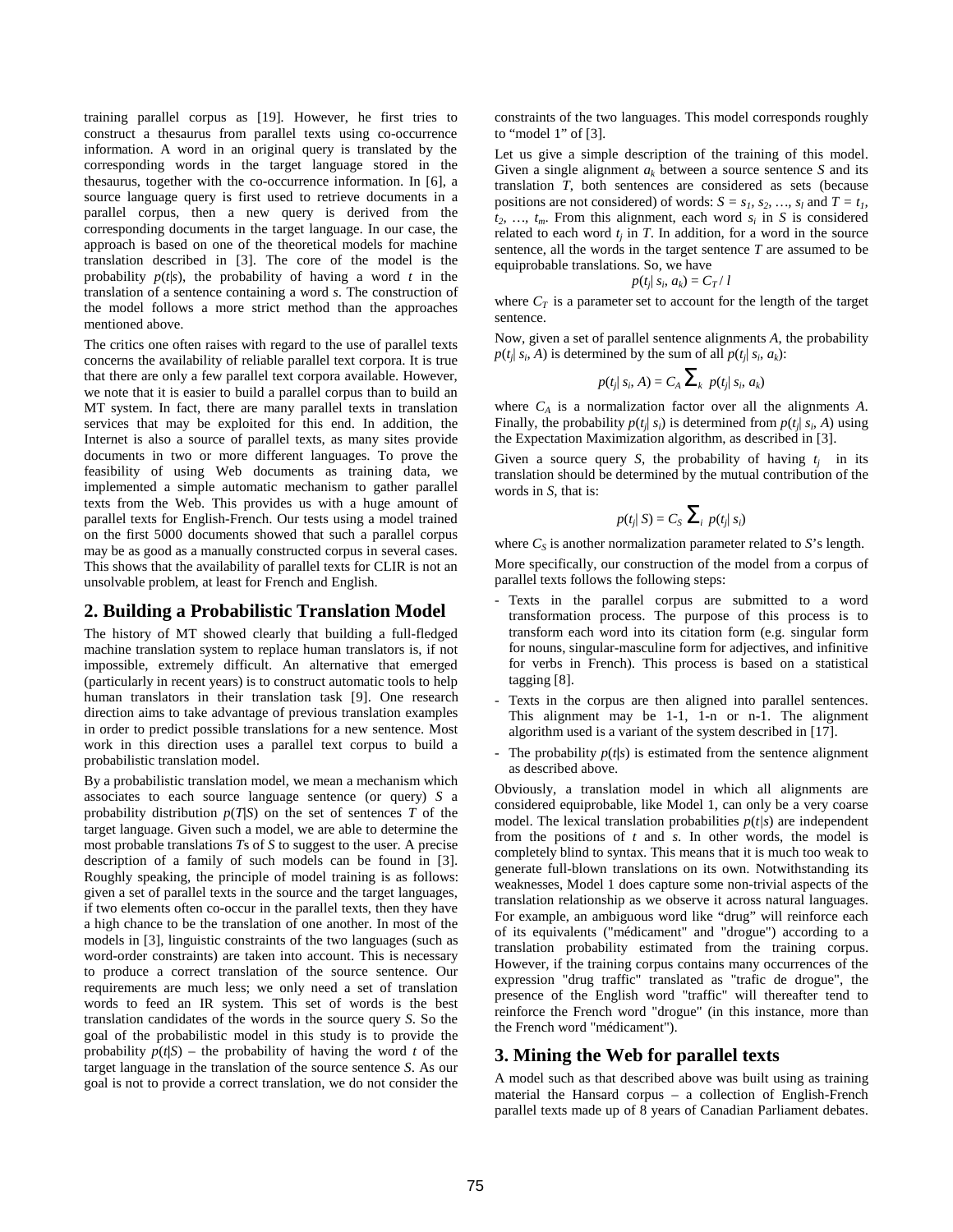This corpus contains approximately 50 million words in each language.

The question one may raise is to what degree a probabilistic model may be constructed without a clean training corpus such as the Hansard. To answer this question, we developed an approach to automatically extract parallel texts from the Web. Our goal is to examine whether it is possible to construct a reasonable parallel text corpus from the Web to replace Hansard.

The Internet is a new source of translation examples. In fact, many sites are bilingual, mostly English and another language. Automatically extracting good parallel texts from the Web is an interesting scientific challenge because:

- 1. There is a huge number of sites to explored;
- 2. Useful documents are mixed up with garbage;
- 3. High-quality translations are mixed up with poor translations.

Our investigation is limited to the English-French pair for the moment. The approach may be separated into the following steps:

- Selection of candidate sites
- Selection of candidate documents from candidate sites

# **3.1. Selection of candidate web sites**

We noticed that a parallel document is usually linked to the version in another language, and the link's anchor text often indicates the language of the linked text. For example, from an English text, there is often a link with "en français", "French", or "French version" … as the anchor text. This link points to the French version of the text. On the opposite direction, we usually have links anchored by "in English", "version anglaise", and so on. This phenomenon is used as our selection criterion: if at a web site, there are documents containing links to a document in the same site with one of these anchors in both direction, then the site is a candidate site of parallel texts.

Because of the availability of big search engines which index a large number of documents in the Internet, we take advantage of them in our selection of candidate web sites. A query is sent respectively to AltaVista and Northern Light, asking them for English (or French) documents containing an anchor text indicating a French (English) version. These engines will return lists of documents from which a set of candidate web sites are extracted.

## **3.2. Selection of candidate documents**

For a candidate site, it is possible to know all the documents accessible from the Internet. The question now is how to pair them up as parallel texts. Of course, one may compare each document with all the others in that site. This would be extremely time-consuming.

Our selection makes use of the following heuristic: Parallel texts usually have similar names. The difference between their names is often a segment indicating the language. For example, "filefr.html" vs. "file-en.html", "f-file.html" vs. "e-file.html", and so on. Therefore, for all the documents retrieved from a candidate site, we compare names to determine the first list of candidate text pairs using this criterion. Some flexibility is allowed: for example, parallel texts may be stored in different language-specific directories, say "eng/" v.s. "fr/". At this stage, documents other than texts are also eliminated.

It is interesting, however very difficult, to evaluate the precision and recall ratios of this pairing. We only did a preliminary evaluation on a set of samples. From the first 60 candidate sites,

we obtained about 4000 possible parallel document pairs. There are in total 8000 French documents on these sites. So the recall ratio is at least 50% (if we consider that every French document has an English translation in these sites). For precision, we examined 164 randomly selected document pairs. 162 of them are indeed parallel. This gives us a precision of over 95%. This result is very encouraging. It shows that the simple name criterion is indeed very effective, and that this naming principle is widely used by web sites.

To further improve the selection, we then used the HTML structure of the texts to confirm the parallelism of the texts. Note, however, that true translation texts do not always have identical but similar structures. So, small variations are allowed.

A second possible improvement is to try to align the candidate texts. If they may be aligned, their chance of being parallel is very high. However, this process would take much time. In our present implementation, it is not used. Instead, we use the text length as an additional criterion: parallel texts should have similar lengths. Our preliminary test using 1000 randomly selected candidate pairs showed that the results using the length only differ by 2% from those obtained using an alignment algorithm. So we consider this criterion as a good replacement for alignment.

The above approach selected 14198 parallel document URLs after 75 hours, which correspond to 135 Mbytes French texts and 118Mbytes English texts. The process was stopped manually, after exploring about 30% of 5474 candidate sites selected at the first step. This result shows that the Internet contains a great number of parallel texts, and it is possible to automatically gather them using simple heuristics. The question that remained is about the quality of such a corpus. We will examine this in our experiments.

This work is similar to that of [15] and is carried out in parallel. The criteria we used seem to be more effective.

# **4. Experiments**

The goal of the experiments is first to compare the effectiveness of the CLIR approach using a probabilistic model, then to examine how good the automatically constructed parallel corpus is for CLIR.

## **4.1. System description**

For IR in a single language, we used a modified version of the SMART system [4] with *mtc* weighting scheme for both documents and queries, that is:

$$
w_{t_i} = \frac{f(t_i, d)}{\max_j f(t_j, d)} * \log (N/n)
$$

where  $f(t_i, d)$  is the frequency of  $t_i$  in  $d$ ,  $N$  is the total number of documents in the collection, and *n* is the number of documents including *t i* .

Given a document vector and a query vector, their similarity is estimated as follows:

$$
\text{sim}(d, q) = \frac{\sum_{i=1,n} (w_{d_i} * w_{q_i})}{\sum_{i=1,n} (w_{d_i}^2) * \sum_{i=1,n} (w_{q_i}^2)^{1/2}}
$$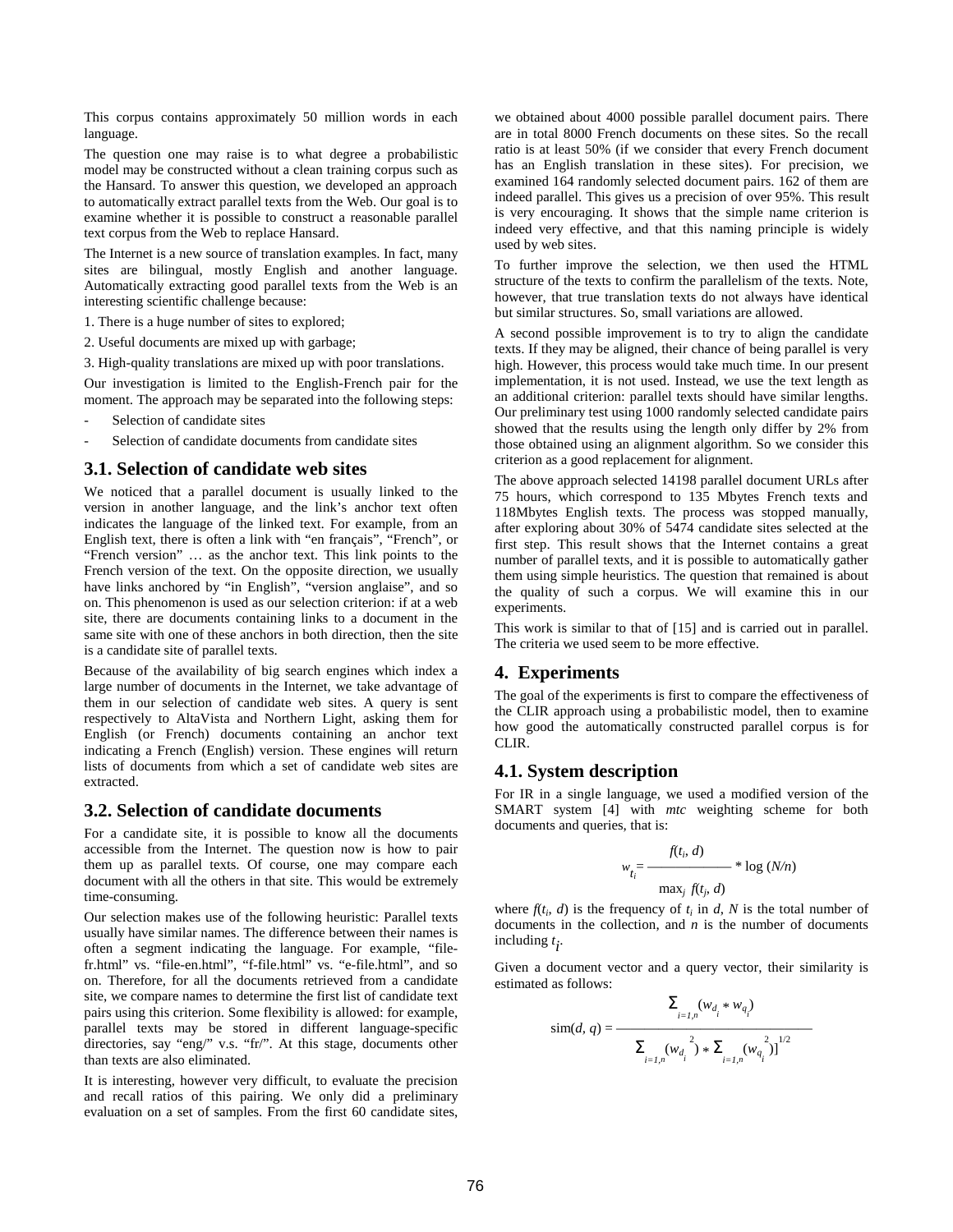# **4.2. Data**

Our experiments have been conducted on the two CLIR corpora used in TREC6 and TREC7 ([12]) – English AP and French SDA document collections with 25 queries in TREC6 and 28 in TREC7 written in both French and English.

In SDA, there are 141,656 documents, and in AP, 242,918 documents. We conducted the following experiments:

1. Monolingual French and English IR on SDA and AP respectively.

This is not CLIR, but is used as a reference point with which CLIR performance is compared.

In the other experiments, the English queries are translated into French and French queries are translated into English using various tools:

- 2. Using an MT system (Systran);
- 3. Using a bilingual dictionary only;
- 4. Using the probabilistic translation model estimated with the Hansard corpus;
- 5. Using the probabilistic translation model estimated with the Web corpus;
- 6. Using a combination of a probabilistic model and a bilingual dictionary.

# **4.3. Results**

We used query titles and descriptions in all our tests. System performance is assessed by the average precision over 11 points of recall. The first 1000 documents retrieved by the system are used for performance evaluation.

First, let us show the number of evaluated queries in each collection:

|                   | SDA |
|-------------------|-----|
| Trec <sub>6</sub> |     |
| Trec7             |     |

**Table 1. Number of evaluated queries**

Notice that although 21 Trec6 queries are evaluated in both AP and SDA, they are not the same. This difference may partly explain the difference in performances described below.

## *4.3.1. Monolingual IR*

The following table shows the performances obtained in each case of monolingual retrieval.

|                   | E-E    | F.F    |
|-------------------|--------|--------|
| Trec <sub>6</sub> | 0.2895 | 0.3686 |
| Trec <sub>7</sub> | 0.3202 | 0.2764 |

#### **Table 2. Average precision for monolingual IR**

We observe a clear difference between E-E and F-F runs in Trec6. This difference may be explained by the difference between the document collections. It is also partly due to the difference of the query sets used in the two cases. After an examination of the queries, we found that several English and French queries are different in difficulty and in concept coverage. In English Query 3 (on drug traffic), the confusion verb "stem" is used, and in Query 4 (on reusage of garbage), the unusual word "reusage" is used. In Query 7 (on sex education) the concept of school is not mentioned while it is in the French version.

In the case of Trec7, the queries seem to be more similar in English and in French, but still, the evaluated queries are different.

## *4.3.2. CLIR using MT (Systran)*

We used one of the best MT systems available in the Internet – Systran [18] to do query translation. The following table shows the average precisions obtained for each case (where F-E means translating French queries into English:

|                   | $F-E$ (% mono)    | $E-F$ (%mono)    |
|-------------------|-------------------|------------------|
| Trec <sub>6</sub> | $0.3098(107.0\%)$ | $0.2727(74.0\%)$ |
| Trec7             | $0.3293(102.8\%)$ | $0.2327(84.2\%)$ |

**Table 3. Average precision using MT**

These performances represent well what we can achieve now with MT systems. For F-E runs, the results are surprisingly good. They are even slightly higher than the monolingual runs (the percentages show the comparisons with the respective monolingual runs). For E-F runs, on the other hand, we notice important degradations in both Trec6 and Trec7. The even higher performance in F-E runs may reflect the good quality of Systran's French to English translation; but it is also partly due to the higher quality of some French queries of Trec6, as we mentioned above.

Below are some query translations obtained with Systran:

Original English queries (the description field):

- 1: Reasons for controversy surrounding Waldheim's World War II actions.
- 2: Are marriages increasing worldwide?
- 3: What measures are being taken to stem international drug traffic?

## French translations:

- 1: Raisons pour la polémique entourant des actions de la deuxième guerre mondiale de Waldheim.
- 2: Sont des mariages augmentant dans le monde entier ?
- 3: Quelles mesures sont prises au trafic de stupéfiants international de tige?

## English translations from the original French queries:

- 1: Reasons of the controversy with regard to the intrigues of Waldheim during the Second World War.
- 2: Does the rate of the marriages increase in the world?
- 3: Which are measurements taken to control the smuggling of narcotics?

As we can notice from these examples, the English translations are reasonably good. However, sentences in French translations are often incorrectly structured. In the case of Query 3, due to the use of the word "stem", the French translation include a noise word "tige" (meaning "tree stem").

If we only consider the translations at the word level, we observe that in most cases, the word choice is good or acceptable. This may explain the good performances obtained using MT.

Because MT systems choose a unique equivalent for each source language term, the resulting query sometimes misses documents containing different but related words. For example, the English translation of Query 3 chooses to use the alternative expression "smuggling of narcotics" instead of "drug traffic". Documents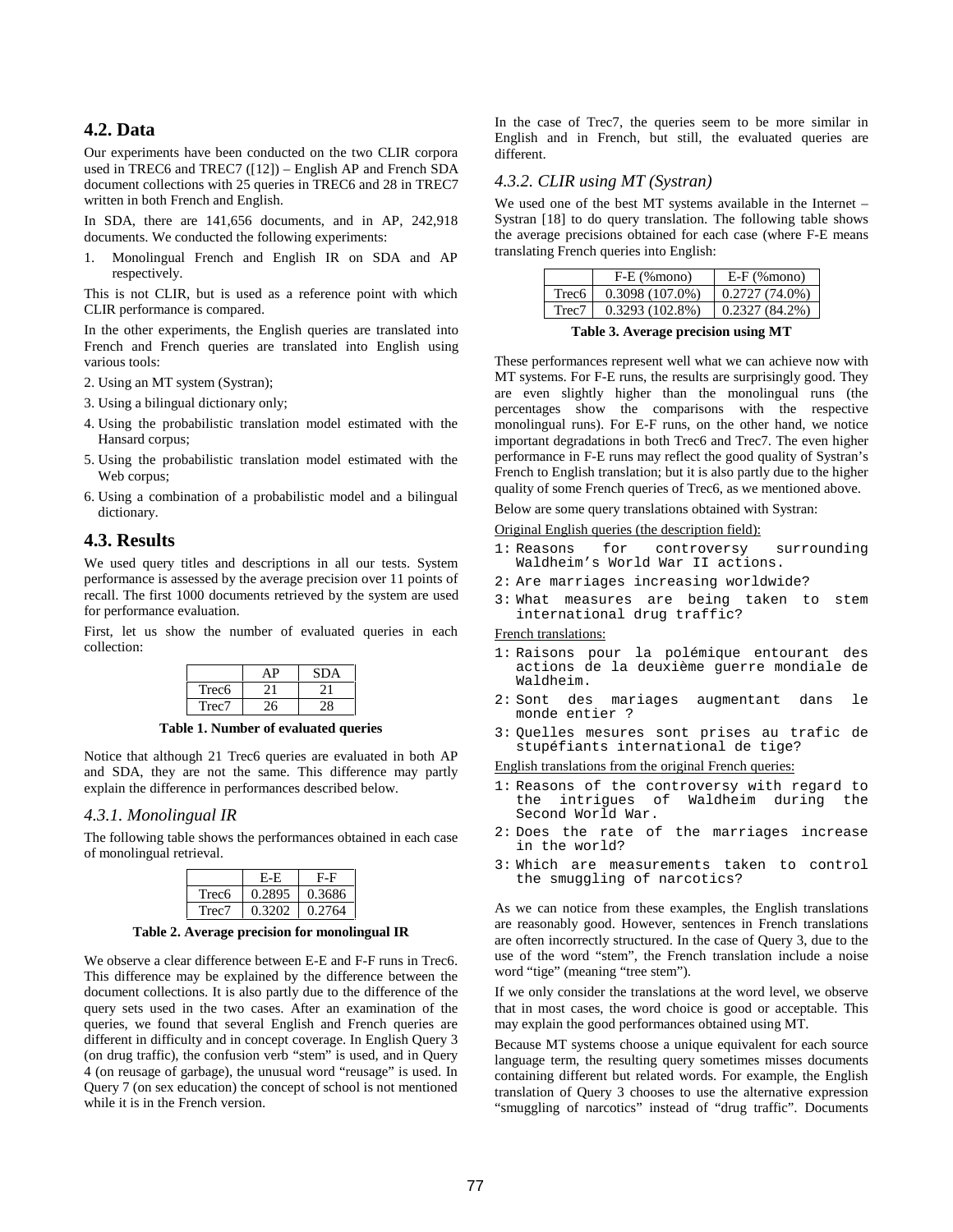retrieved using this translation will be different from those using the original English Query 3.

## *4.3.3. CLIR using bilingual dictionaries*

We obtained from the Web a small bilingual dictionary which contains about 7900 citation forms in English and in French. This dictionary is used for query translation. For an English word in a query, we use all the corresponding French words stored in the dictionary as its translations. For example, the words "drug" and "increase" will be translated by

| drug: | remède, médicament,                       |  | droque, |
|-------|-------------------------------------------|--|---------|
|       | stupéfiant.                               |  |         |
|       | increase: accroître, agrandir, amplifier, |  |         |
|       | augmenter, étendre, accroissement,        |  |         |
|       | grossir, s'accroître, redoubler,          |  |         |
|       | accroissement.                            |  |         |
|       |                                           |  |         |

The performances obtained with these translations are shown in the following table:

|                   | $F-E$ (% mono)         | $E-F$ (%mono) |
|-------------------|------------------------|---------------|
| Trec6             | $\vert$ 0.1276 (44.1%) | 0.1740(47.2%) |
| Trec <sub>7</sub> | $0.1048(36.2\%)$       | 0.0785(28.4%) |

**Table 4. Average precision using a small bilingual dictionary**

As we can see, the performances are merely about 40% of the monolingual performances. There may be several explanations to this result:

- 1. Word translations are ambiguous in the dictionary. In fact, all the senses of a word are mixed up in its translations. Although we can find some synonyms in the translations, there is a quite amount of noise words that are not related to the query.
- 2. Common words (e.g. increase) tend to have much more translations than specific words. As a result, the translation of a query will be flooded by these common words.

We also obtained the "Banque de Terminologie du Québec" (Terminology database of Quebec – BTQ) from the "Office de la Langue Française" of the Quebec government, and several other bilingual dictionaries from the Internet. They were combined into a big dictionary of over 1 million entries (most of them are compounds). The IR effectiveness using this new dictionary is shown in the following table:

|       | $F-E$ (%mono)                | $E-F (mono)$     |
|-------|------------------------------|------------------|
|       | Trec $6 \mid 0.1707(59.0\%)$ | 0.2305(62.5%)    |
| Trec7 | $\mid$ 0.1701 (53.1%)        | $0.1352(48.9\%)$ |

**Table 5. Average precision using a big bilingual dictionary**

Although we observe some improvement from the small dictionary, the performances are still lower than the 2/3 of the monolingual performances that we can usually obtain [11].

# *4.3.4. CLIR using a probabilistic translation model estimated from Hansard*

In these tests, we use the probabilistic model trained with the Hansard corpus (called the Hansard model). The translation is performed as follows. An English query *E* is submitted to the probabilistic model as a single sentence so as to calculate *p*(*f*|*E*), the probability that word *f* will occur in any translation of *E*. Since *f* ranges over a very large vocabulary (all the French words observed in our training corpus), we want to retain only the best scoring words. This is because:

- 1) The longer the word list, the longer the time for the retrieval process. So a restriction in length leads to an increase in retrieval speed.
- 2) As the translation model is not perfect, the list is sometimes noisy. This is especially true when the source language query contains words whose frequency was low in our training corpus. In this case, probability estimations are notoriously unreliable. By limiting the resulting list to an appropriate length, the amount of noise may be reduced.

Thus, our "translation" of a query will be simply made up of the *n* words *t* for which  $p(t|S)$  is highest. We will experiment with several values of *n* in order to assess how this parameter affects IR effectiveness.

The following lists show some of the first words in the translations of 2 queries (see section 4.3.2 for original queries):

| Translation of Query 1       |                      |  |  |
|------------------------------|----------------------|--|--|
| English to French            | French to English    |  |  |
| affaire=0.0700               | $war = 0.0840$       |  |  |
| waldheim=0.0674              | waldheim=0.0789      |  |  |
| querre= $0.0621$             | $word=0.0665$        |  |  |
| $raiseon=0.0483$             | $reason=0.0558$      |  |  |
| $\text{i} \text{i} = 0.0479$ | controversy=0.0442   |  |  |
| monde=0.0436                 | $affair=0.0427$      |  |  |
| $controverse=0.0385$         | $action=0.0243$      |  |  |
| $entourer=0.0368$            | business=0.0181      |  |  |
| $mesure=0.0230$              | $q$ lobal=0.0137     |  |  |
| mondial=0.0192               | controversial=0.0111 |  |  |
| $prendre=0.0184$             | $what=0.0110$        |  |  |
| $second=0.0159$              | $matter=0.0091$      |  |  |
| $suit = 0.0131$              | $serve=0.0089$       |  |  |
| $action=0.0110$              | activity=0.0078      |  |  |
| susciter=0.0069              | president=0.0070     |  |  |
| $donner=0.0066$              | $deal = 0.0064$      |  |  |
| $pouvoir=0.0062$             | $case = 0.0062$      |  |  |
| $cause=0.0055$               | credential=0.0062    |  |  |

#### **Translation of Query 3**

| English to French             | French to English  |
|-------------------------------|--------------------|
| $m\'edicament = 0.1109$       | $control=0.1114$   |
| $mesure=0.0911$               | $what=0.0940$      |
| international=0.0865          | $druq = 0.0833$    |
| $trafic=0.0524$               | $smuqqle=0.0670$   |
| $droque = 0.0414$             | narcotic=0.0422    |
| $d\acute{e}$ couler= $0.0242$ | $measure=0.0399$   |
| circulation=0.0196            | action=0.0198      |
| pharmaceutique=0.0187         | make=0.0196        |
| $pouvoir=0.0135$              | legislation=0.0126 |
| $prendre=0.0126$              | $stageer=0.0115$   |
| extérieur=0.0117              | $amazinq=0.0093$   |
| $passer=0.0078$               | step=0.0084        |
| $demander=0.0074$             | $i$ llicit=0.0079  |
| $endiquer=0.0067$             | bill=0.0072        |
| $noweau=0.0060$               | $astound=0.0063$   |
| stupéfiant=0.0053             | monitor=0.0054     |

Some interesting facts may be observed from query translations:

1) The word translations obtained reflect the peculiarities of our training corpus. For example, the word "drug" is translated by, among others, "médicament" and "drogue", and a higher probability is attributed to "médicament". This is because in the Hansard corpus, the English "drug" refers more often to the sense "médicament" than to "drogue".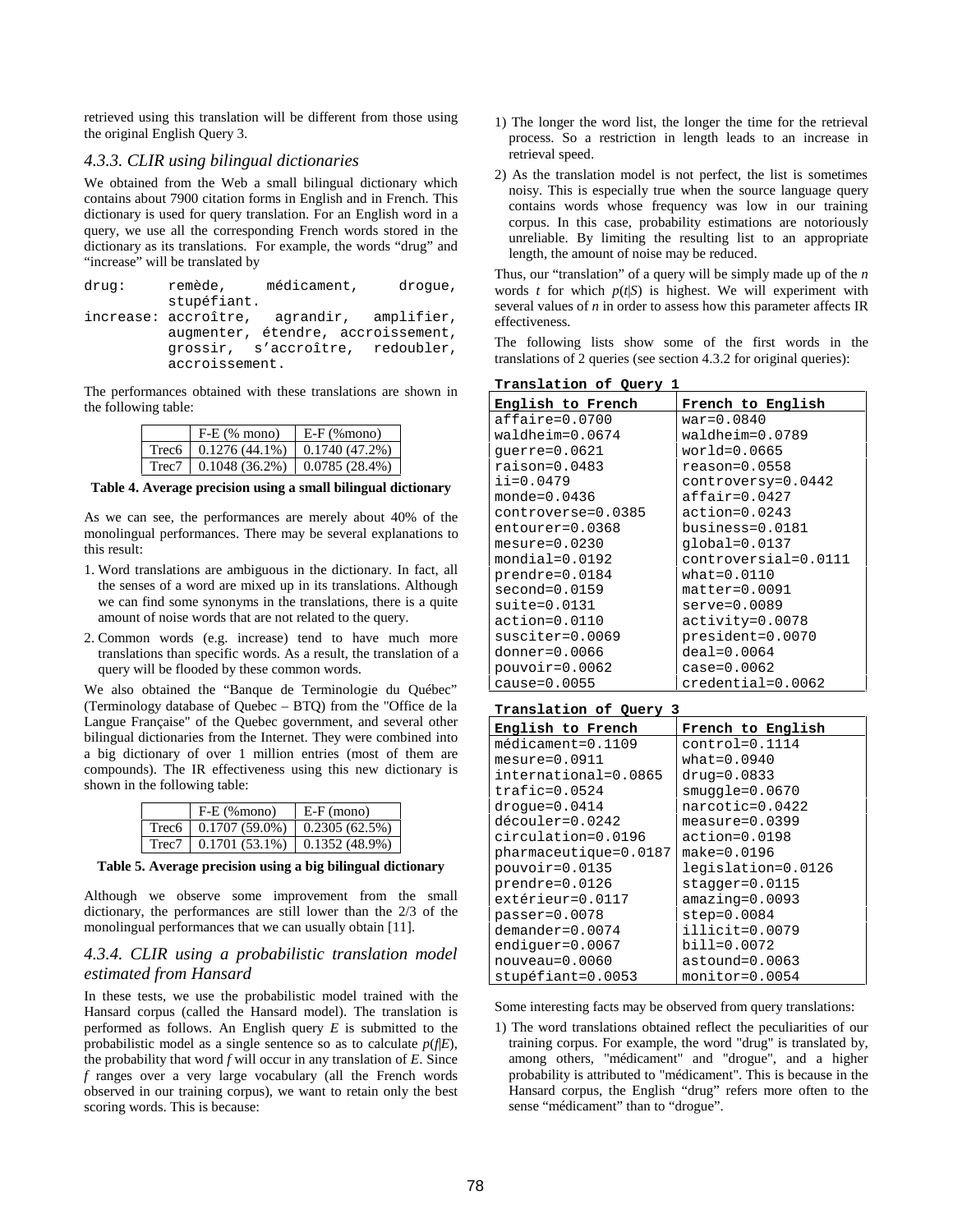- 2) This dependence on the training corpus sometimes leads to odd translations. For example, the word "bille" is considered as a French translation of "logging" in the English query "effects of logging on desertification". This translation comes from the fact that in the Hansard corpus "log" in English is often translated as "bille de bois" in French.
- 3) Some words are rare or even absent in our training corpus, and this leads to unreliable translations. For example, there was only one occurrence of "acupuncture" in the training corpus. Because of that, the model fails to assign a higher probability to the French "acuponcture" than to other semantically unrelated words that appeared in the same sentence.
- 4) The model sometimes fails to distinguish the real translation from noise induced by simple statistical associations. For example, the word "pouvoir" appears in the translations of queries 1 and 3 with a quite high probability, and "donner" in Query 1.

Despite these problems, we observe that real translations and associated words tend to score relatively high and appear at the top of the list.

The obtained probabilities are further combined with the *idf* factor in the final query vectors. It has been shown [14] that the combination improves the retrieval effectiveness.

The following table shows the performances obtained using this probabilistic model (where the length of the translation word lists changes from 25 to 100).

|                   | Length | F-E (%mono)       | E-F (%mono)      |
|-------------------|--------|-------------------|------------------|
|                   | 25     | 0.2166(74.8%)     | $0.2501(67.9\%)$ |
| Trec <sub>6</sub> | 50     | $0.2058(71.1\%)$  | $0.2514(68.2\%)$ |
|                   | 75     | 0.2063(71.3%)     | 0.2347(63.7%)    |
|                   | 100    | 0.1983(68.5%)     | $0.2350(63.8\%)$ |
|                   | 25     | 0.3124(97.6%)     | $0.2587(93.6\%)$ |
| Trec <sub>7</sub> | 50     | $0.3401(106.2\%)$ | $0.2030(73.4\%)$ |
|                   | 75     | 0.2699(84.3%)     | 0.2037(73.7%)    |
|                   | 100    | $0.2589(80.9\%)$  | $0.2030(73.4\%)$ |

**Table 6. Average precision using Hansard model**

First, observe how length affects the results. In Trec6 F-E run and Trec7 E-F run, a short translation word list (25) seems to be appropriate, while in the two other runs, better results are obtained with 50 words.

In comparison with monolingual runs, the best performances in the four cases vary from 68% to 106% of the corresponding monolingual runs. As for MT, the Trec7 F-E run outperformed the monolingual run in the best case.

In comparison with MT, in the Trec7 F-E, Trec6 E-F and F-E cases, the performances are comparable. In the Trec6 F-E case, however, MT approach performed much better. This result may be explained by the dependency of the probabilistic model on the training data. As our training data are rather particular, they may, or may not fit the document collection to which we will apply the model. This led to several other translation problems of the probabilistic model:

1. Translation by statistically related wrong words

This is the most important problem we observed in query translation. Many concepts are translated by these wrong words. The probabilistic model is unable to distinguish a statistical association from semantic association. For example, in the "reusage of garbage" query, the French word "recyclage" has been first translated as "retraining" with a probability of 0.159, whereas the correct translation "recycling" only received a probability 0.026. The word "British" is often translated by "Colombie britanique" (British Colombia), and the concept "west" is often translated as "Ottawa-ouest" and "Calgary-centre-ouest", because the latter appeared very often in the parallel sentences which contain "west".

2. Translating a compound term word by word

Probabilities are estimated on a word to word basis. This makes it difficult to translate compounds. For example, the French compound "pomme de terre" (potato) is first translated by "land", then "potato". A few other wrong words are also included at the top of the translation list, such as "apple" and "earth". This problem seems difficult to solve in the current model. A possible solution lies in a correct identification of compounds in texts. These compounds can then be considered as inseparable entities during model construction. This is one of our future research projects.

3. Unknown words

Unknown words are included in the translation list with a fixed "probability" value (0.05 in our tests). This setting may correctly deal with proper nouns such as "Banco Ambriosiano", "Ustica". However, if a common word is unknown, the concept may not often be recovered in this way. For example, in the query on "child abuse", the French word for "abuse" – "maltraitance" is an unusual word, and is unknown by Hansard. The French word is added directly in the resulting word list, leading to no interesting documents. The solution to this problem is to increase the size of the training corpus. Unfortunately, this solution does not seem to be achievable at present time for the Hansard.

It is interesting to observe that synonyms and related words have been included in many query translations. For example, the French word "parfum" is translated to both "perfume" and "fragrance". For the query on "organic farming" and "organic cotton", both "organique" and "biologique" have been included in the French translation at top level. This produces a natural query expansion effect.

Globally, we can conclude that the probabilistic model performed reasonably well. Its performance is close to the best MT systems.

# *4.3.5. Using the probabilistic model estimated from the web documents*

The corpus of parallel texts obtained from the Web is big. It takes several days to train a probabilistic model. Unfortunately, we now only have a model trained with the first 5000 documents of the Web corpus. The results described below are obtained with this limited model. We will call the current model the Web model. The following table show the average precision obtained in the different cases.

|                   | Length | F-E (%mono)      | $E-F$ (%mono)    |
|-------------------|--------|------------------|------------------|
|                   | 25     | 0.2103(72.6%)    | $0.2595(70.4\%)$ |
| Trec <sub>6</sub> | 50     | 0.2103(72.6%)    | $0.2595(70.4\%)$ |
|                   | 75     | 0.2102(72.6%)    | 0.2600(70.5%)    |
|                   | 100    | 0.2108(72.8%)    | 0.2640(71.6%)    |
|                   | 25     | 0.2380(74.3%)    | 0.1975(71.5%)    |
| Trec <sub>7</sub> | 50     | 0.2379(74.3%)    | 0.1972(71.3%)    |
|                   | 75     | $0.2382(74.4\%)$ | $0.1974(71.4\%)$ |
|                   | 100    | $0.2382(74.4\%)$ | 0.1977(71.5%)    |

**Table 7. Average precision using Web model**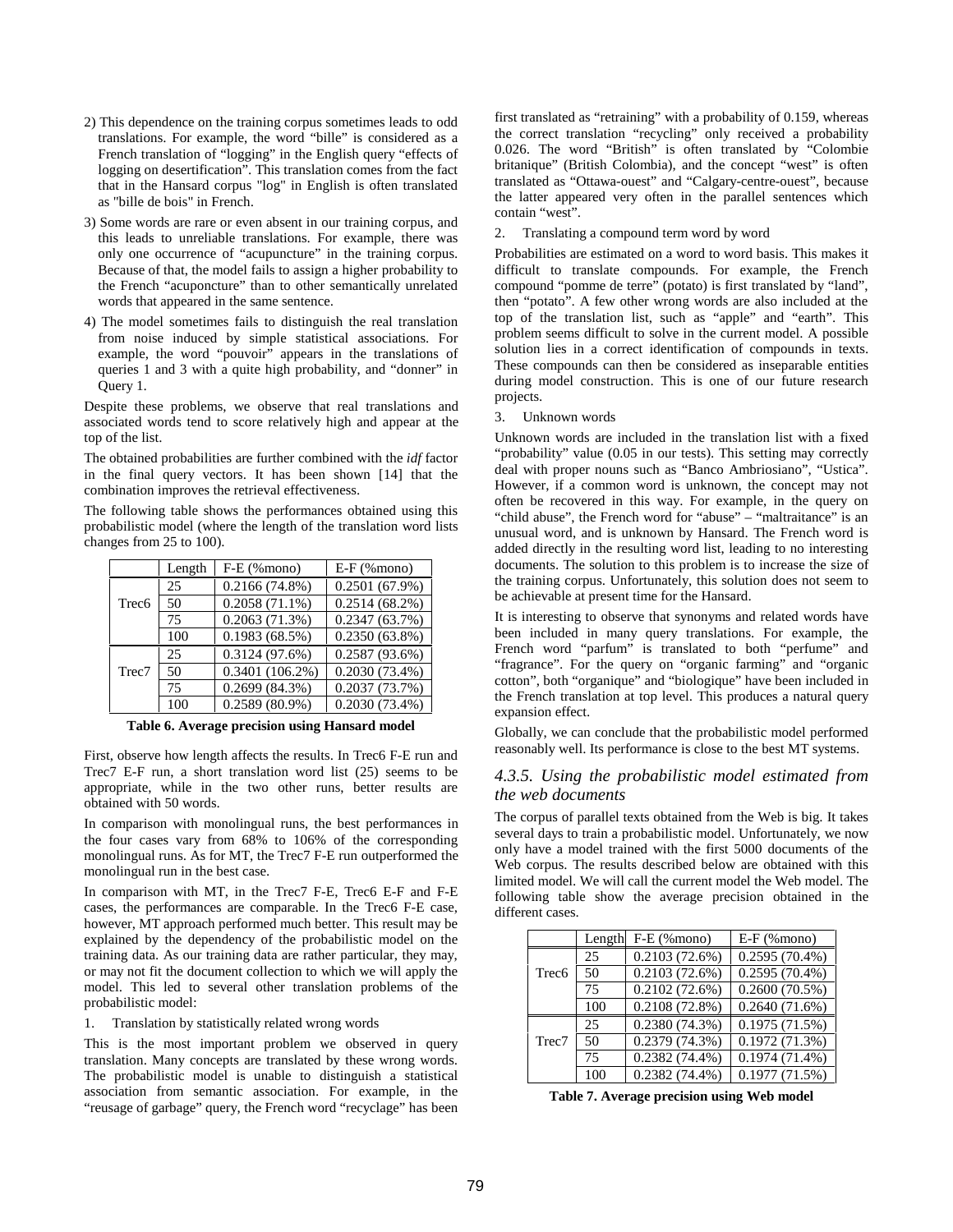We first observe that the length factor has almost no impact on the performance. This is surprising. We are still analyzing the causes of this phenomenon.

In comparison with the Hansard model, we observe similar performances in Trec6 runs, and much lower performances for the Web model in the Trec7 runs. After analyzing the resulting word lists, we found that the difference was mainly created by the great number of country and region names (e.g. Germany, France, Switzerland, Sudan, and so on) in Trec7 queries. In fact, 18 queries out of 28 in Trec7 contain a country or region name, versus 5 among 25 in Trec6. The translation of country and region names is particularly problematic for the Web model. For example, the name "Sudan" is not only translated by "Soudan", but also by "Singapour" and "Royaumes unis" with quite high probabilities. For the query on "Swiss Confederation's public debt", the countries "United Kingdoms", "Canada", "Uzbekistan", "Ukraine" and "Turkey" are also included among the 25 first translation words. A possible explanation of this phenomenon is that a number of documents in this training corpus contain lists or descriptions of different countries in a single sentence. Thus, different countries may not be separated by sentence alignment algorithm. As a result, any country in such a list is a possible translation of any country in the aligned sentence. This kind of text does not appear often in the Hansard corpus.

Apart from this particular problem, we also observed that French functional words often appear in English translations of French queries. This is because of the noisy parallel documents gathered and poor translation quality of some documents in the Web. In fact, in a number of cases, the documents in French are not translated, but they are labeled as "English version". It is more common that a title of document (for example a French novel) is left non-translated in the English version and vice versa. From such "parallel" texts, the French functional words may appear in the English translations of queries in the same language. As they are not considered as functional words in English, their appearance is harmful. In order to avoid this problem, we can apply a language recognition mechanism to filter out nontranslated documents or sentences. A language identification system like SILC [13] is the most appropriate. We plan to use this mechanism to further filter the parallel Web corpus in the near future.

Once these particular problems have been solved, we believe the Web model will be able to reach at a similar level of performance to the Hansard model. This is very encouraging: not only does it prove that we can rival a well controlled parallel corpus like the Hansard with an automatically constructed training corpus, but also, it offers the possibility for CLIR between other language pairs for which there is no Hansard-like parallel corpora. In fact, the same approach may be applied for English-Spanish, English-German, English-Chinese, English-Japanese, and so on. These languages are all active on the Internet and many sites contain bilingual documents.

## *4.3.6. Combining the probabilistic translation model with a bilingual dictionary*

We noticed the problem that a probabilistic translation model is unable to distinguish true translation words from statistically associated words. One way to distinguish them is to use a bilingual dictionary to increase the probability of the translation words that are stored in the dictionary.

A problem arises in such a combination due to the different nature of each element: one is weighted and the other is not. In other

words, the question is the following: if a French word is a translation of an English word in the bilingual dictionary, how much should we increase the weight (probability) of this translation in the probabilistic model? Our goal was not to provide a theoretically well-founded answer to that question but simply to see if a simple-minded solution would prove useful in practice. We tested the following approach: when a translation is stored in the bilingual dictionary, its probability is increased by a *default value*. We tested several default values, ranging from 0.005 to 0.03. The following tables report the IR effectiveness obtained once the Hansard model with length=25 is combined with the small and big dictionaries respectively.

|                   | Default $p$ | $F-E$ (%mono)    | $E-F$ (%mono)    |
|-------------------|-------------|------------------|------------------|
|                   | 0.005       | $0.2233(77.1\%)$ | $0.2671(72.4\%)$ |
| Trec <sub>6</sub> | 0.01        | $0.2388(78.8\%)$ | 0.2754(74.7%)    |
|                   | 0.02        | 0.2337(80.7%)    | $0.2816(76.4\%)$ |
|                   | 0.03        | $0.2322(80.2\%)$ | 0.2784(75.5%)    |
|                   | 0.005       | $0.3135(97.9\%)$ | $0.2650(95.9\%)$ |
| Trec <sub>7</sub> | 0.01        | $0.3148(98.3\%)$ | $0.2665(96.4\%)$ |
|                   | 0.02        | 0.3123(97.5%)    | $0.2619(94.8\%)$ |
|                   | 0.03        | 0.2995(93.5%)    | 0.2480(89.7%)    |

**Table 8. Combining Hansard model with the small dictionary**

|                   | Default $p$ | $F-E$ (%mono)    | $E-F$ (%mono)    |
|-------------------|-------------|------------------|------------------|
|                   | 0.005       | $0.2312(79.9\%)$ | $0.2794(75.8\%)$ |
| Trec <sub>6</sub> | 0.01        | $0.2425(83.8\%)$ | $0.2908(78.9\%)$ |
|                   | 0.02        | 0.2526(87.3%)    | $0.3037(82.4\%)$ |
|                   | 0.03        | $0.2560(88.4\%)$ | $0.3053(82.8\%)$ |
|                   | 0.005       | 0.3245(101.3%)   | $0.2649(95.8\%)$ |
| Trec <sub>7</sub> | 0.01        | 0.3244(101.3%)   | $0.2628(95.1\%)$ |
|                   | 0.02        | $0.2810(87.8\%)$ | $0.2580(93.3\%)$ |
|                   | 0.03        | $0.2708(84.6\%)$ | 0.2443(88.4%)    |

**Table 9. Combining Hansard model with the big dictionary**

The results clearly show the advantages of such a combination, even in the case of a very small bilingual dictionary. In fact, in all the cases, the effectiveness obtained after combination is generally higher than the probabilistic model alone.

The quality of the dictionary also has a significant impact. Using the big dictionary, more (and better) translations have been added than in the case of the small dictionary. As a consequence, the IR effectiveness is increased.

In some cases (Trec6), the default "probability" value may be set at a quite high level. In Trec7, when this value increases, the effectiveness decreases. So we cannot observe a general rule on the setting of the default probability value. It is strongly queryand corpus-dependent.

Compared with the performances using MT (Table 3), we can see that the combination with the big dictionary performed better in 2 cases, worse in 1 case, and equivalently well in 1 case. Note further that the cases of length 25 in Hansard model are not always the best. In Trec7 F-E cases, in particular, if we combine the length 50 cases of Hansard model with the dictionaries, we obtained average precision of 0.3422 and 0.3545 respectively. These values are higher than those obtained with MT (table 3 Trec7 F-E cases).

In conclusion, globally, the Hansard model, together with a bilingual dictionary, gives comparable performances to (or slightly better than) those obtained with MT.